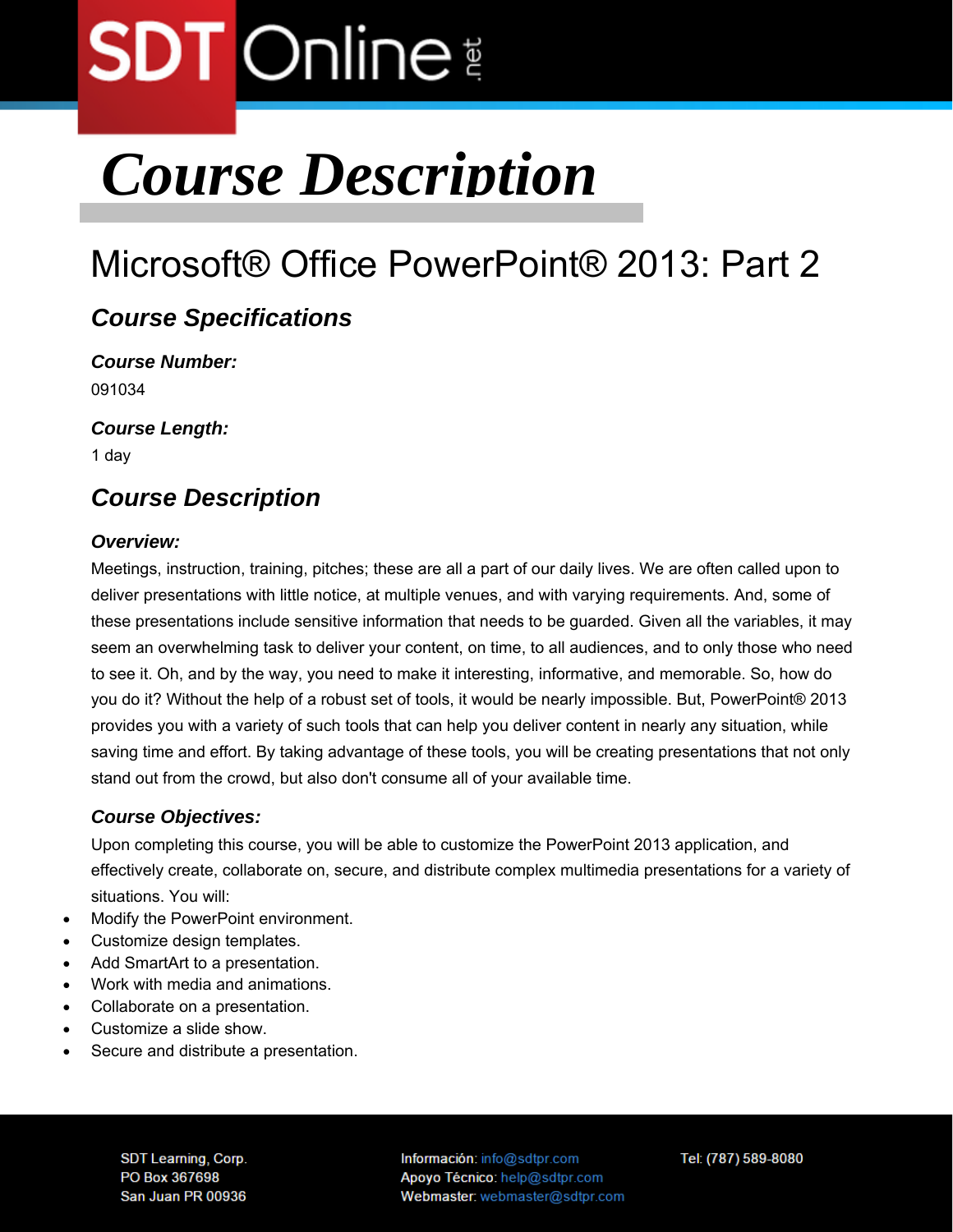# **SDT** Online

#### *Target Student:*

This course is intended for students who have a foundational working knowledge of PowerPoint 2013, who wish to take advantage of the application's higher-level usability, security, collaboration, and distribution functionality.

#### *Prerequisites:*

To ensure success, students should have experience using PowerPoint 2013, running within the Windows® 8 operating system, to create, edit, and deliver multimedia presentations. To attain this level of knowledge and skills, you can take the following Logical Operations courses:

- *Using Microsoft® Windows® 8*
- *Microsoft® Windows® 8 Transition from Windows 7*
- *Microsoft® Office PowerPoint® 2013: Part 1*

#### *Course-specific Technical Requirements*

#### *Hardware*

For this course, you will need one computer for each student and one for the instructor. Each computer will need the following minimum hardware configurations:

- 1 GHz or faster 32-bit (x86) or 64-bit (x64) with SSE2 instruction set
- 2 gigabyte (GB) RAM (32-bit) or 4 GB RAM (64-bit)
- 20 GB available hard disk space (32-bit) or 25 GB (64-bit)
- Microsoft DirectX 9 graphics device with WDDM driver (required), DirectX10 graphics card (recommended)
- Audio output device and speakers or headphones
- Keyboard and mouse (or other pointing device)
- 1024 × 768 resolution monitor recommended
- Network cards and cabling for local network access
- Internet access (contact your local network administrator)
- Printer (optional) or an installed printer driver
- Projection system to display the instructor's computer screen

#### *Software*

- Microsoft® Office Professional Edition 2013
- Microsoft® Windows® 8 Professional
- Microsoft® Internet Explorer® 8, 9, or 10; Mozilla® Firefox® 10.x or later; or Google Chrome™ 17.x
- Web conferencing application for class sessions with remote students or a blend of live and remote students

Información: info@sdtpr.com Apoyo Técnico: help@sdtpr.com Webmaster: webmaster@sdtpr.com